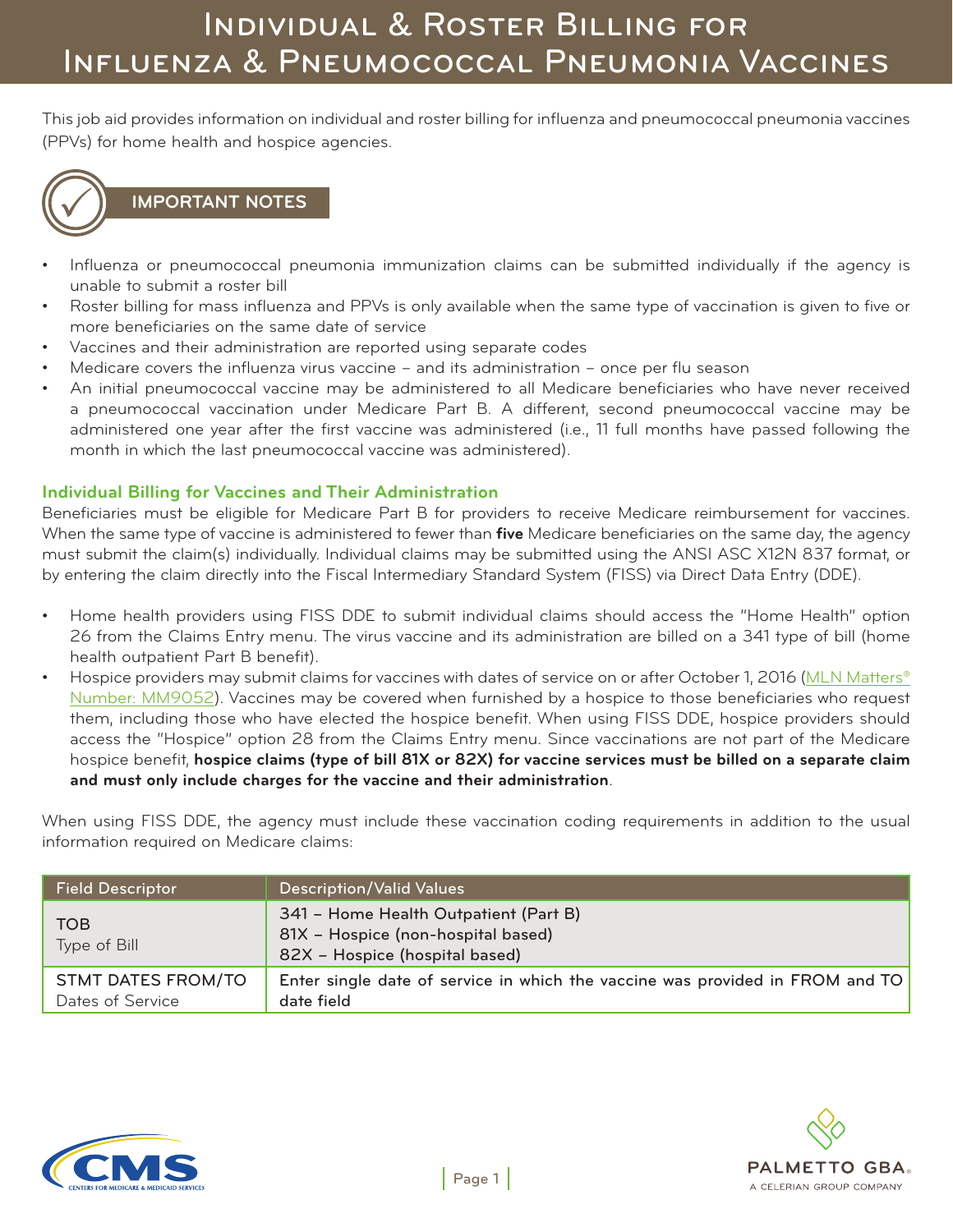# Individual & Roster Billing for Influenza & Pneumococcal Pneumonia Vaccines

| <b>Field Descriptor</b>                                                                             | <b>Description/Valid Values</b>                                                                                                                                                                                                                                                                                                                                                                                                                                                                    |
|-----------------------------------------------------------------------------------------------------|----------------------------------------------------------------------------------------------------------------------------------------------------------------------------------------------------------------------------------------------------------------------------------------------------------------------------------------------------------------------------------------------------------------------------------------------------------------------------------------------------|
| <b>TYPE</b><br>Type of Admission                                                                    | Enter one-digit code indicating type of admission. If unsure which code to enter,<br>use code 9:<br>Emergency<br>1.<br>2. Urgent<br>3. Elective<br>4. Newborn<br>5. Trauma<br>Information not available<br>9.                                                                                                                                                                                                                                                                                      |
| <b>STAT</b><br><b>Patient Status</b>                                                                | 01 - Discharge status                                                                                                                                                                                                                                                                                                                                                                                                                                                                              |
| <b>COND CODES</b><br><b>Condition Codes</b>                                                         | A6 - PPV/Medicare Pneumococcal Pneumonia/Influenza 100% Payment                                                                                                                                                                                                                                                                                                                                                                                                                                    |
| <b>REV</b><br>Revenue Code                                                                          | 0636 - Vaccine<br>0771 - Administration                                                                                                                                                                                                                                                                                                                                                                                                                                                            |
| <b>HCPC</b><br>Healthcare Common<br>Procedure Code                                                  | The Medicare Claims Processing manual (Chapter 18, §10.2.1) provides a complete<br>list of HCPCS codes for both vaccines.<br><b>Administration HCPCS</b><br>GOOO8 - Administration of influenza virus vaccine<br>GOOO9 - Administration of pneumococcal vaccine<br>$\bullet$<br>HCPCS codes 90471 and 90472 must not be used to bill the administration of the<br>influenza virus vaccine or PPV. These codes are only used by hospitals billing for<br>administration of the hepatitis B vaccine. |
| R <sub>l</sub><br>Release of Information                                                            | Y - A signed statement is on file permitting release of data<br>N - No release is on file                                                                                                                                                                                                                                                                                                                                                                                                          |
| <b>DIAG CODES 01</b><br>Principal Diagnosis Code                                                    | For services on or after October 1, 2015, ICD-10-CM diagnosis code Z23 may be used.<br>For services prior to October 1, 2015:<br>VO4.81 (influenza virus vaccine)<br>V03.82 (PPV)<br>$\bullet$<br>VO6.6 in place of VO4.81 and VO3.82 if giving both influenza and PPV vaccines<br>during the same visit                                                                                                                                                                                           |
| ATT PHYS NPI, L, F<br>Attending Physician<br>National Provider Identifier,<br>Last Name, First Name | Enter physician's NPI if available, along with the last name in the "L" field and the<br>first name in the "F" field.<br>If the physician's NPI is not available, the home health or hospice agency must<br>submit their own NPI in this field and enter the following:<br>"Roster" in the last name ("LN") field<br>"Bill" in the first name ("FN") field<br>٠                                                                                                                                    |



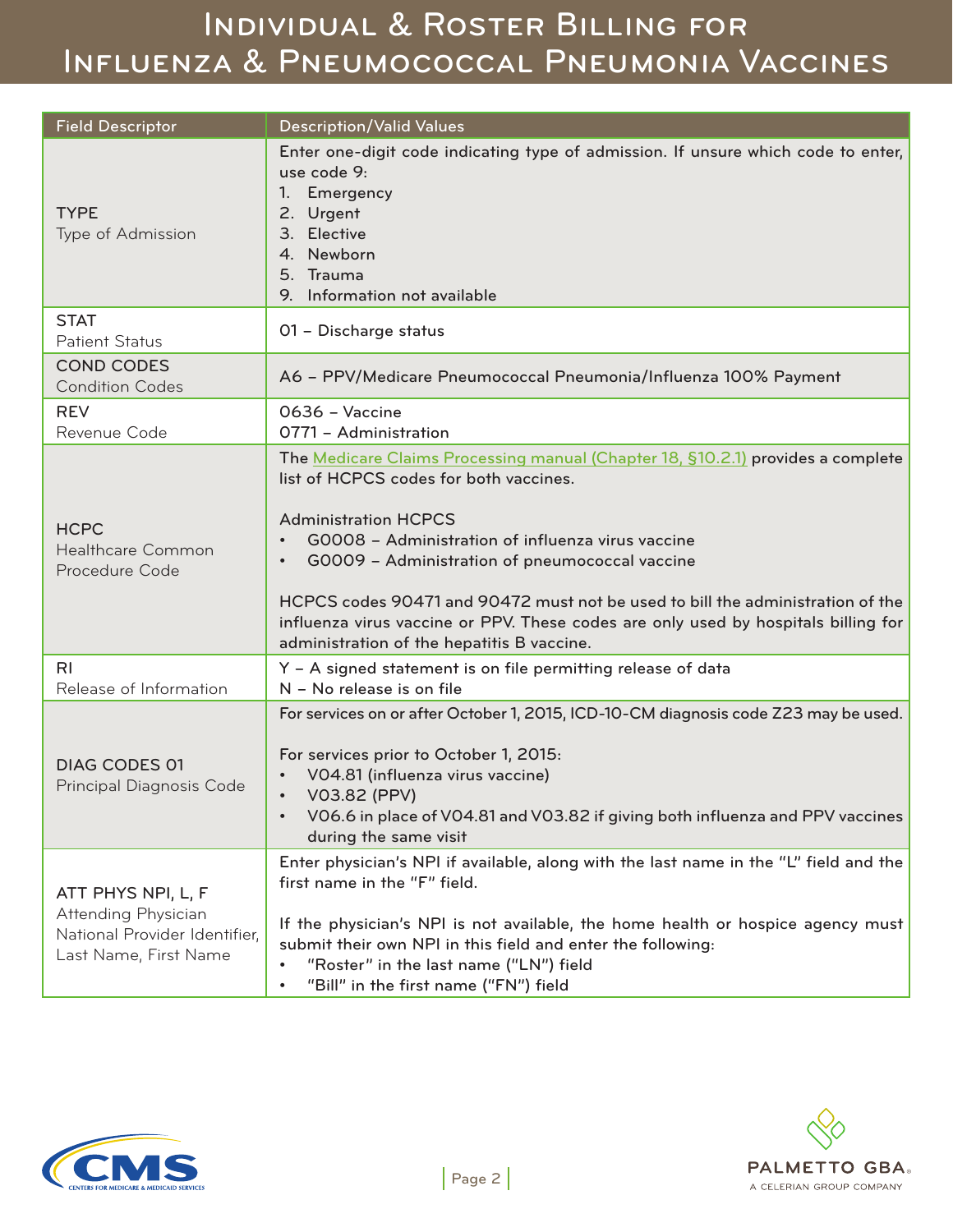#### **Roster Billing for Mass Influenza and Pneumococcal Pneumonia Vaccines**

Roster billing is a quick and convenient way to bill for influenza and pneumonia vaccinations. To submit a roster bill, the same type of vaccination must be provided to five or more beneficiaries on the same date of service. Each type of vaccination must be billed on a separate roster bill. PPVs and influenza vaccines cannot be submitted on the same roster bill.

To submit a roster bill via FISS DDE, use the "Roster Bill Entry" option 87 from the Claims Entry menu. Additional information about the FISS DDE roster bill claims entry is available in **Section 4 – Claims & Attachments** of the [DDE](https://www.palmettogba.com/palmetto/providers.nsf/DocsCat/Providers~JM%20Home%20Health%20and%20Hospice~EDI~Software%20Manuals~A6QQQR5638?open) [User's Guide.](https://www.palmettogba.com/palmetto/providers.nsf/DocsCat/Providers~JM%20Home%20Health%20and%20Hospice~EDI~Software%20Manuals~A6QQQR5638?open)

| <b>MAP1681</b>                            | JM MAC SC/HHH UAT #11001 ACMFA891 12/14/20                              |
|-------------------------------------------|-------------------------------------------------------------------------|
| <b>SC<sub>L</sub></b>                     | VACCINE ROSTER FOR MASS IMMUNIZERS A20211AF 11:13:52                    |
|                                           |                                                                         |
| RECEIPT DATE: 121420                      |                                                                         |
| <b>OSCAR:</b>                             | DATE OF SERV: 121420 TYPE-OF-BILL: 34                                   |
|                                           | NPI: 10101010X7 TAXO.CD: 123345XXXX FAC.ZIP 11111                       |
| REVENUE CODE HCPC CHARGES PER BENEFICIARY |                                                                         |
| 0636<br>90674                             | 29.23                                                                   |
| 0771 G0008                                | 20.00                                                                   |
|                                           |                                                                         |
|                                           | PATIENT INFORMATION                                                     |
| MID NUMBER LAST NAME                      | FIRST NAME INIT<br>BIRTH DATE SEX                                       |
|                                           | ADMIT DATE <b>ADMIT TYPE</b> ADMIT DIAG PAT STATUS<br><b>ADMIT SRCE</b> |
| XXXXXXXXXXX DOE                           | <b>JOHN</b><br>01011900<br><b>B B</b><br><b>M</b>                       |
|                                           | 3                                                                       |
| XXXXXXXXXXXX DOE                          | <b>JANE</b><br>01011901<br>F<br>A                                       |
|                                           | 3                                                                       |
| XXXXXXXXXXX DOE                           | J IM<br>C<br>01011902<br>М<br>3                                         |
| XXXXXXXXXXXX DOE                          | <b>JULIE</b><br>D<br>01011903<br>F                                      |
|                                           | 3                                                                       |
|                                           |                                                                         |
|                                           | PROCESS COMPLETED --- PLEASE CONTINUE                                   |
|                                           | PRESS PF3-EXIT PF6-SCROLL FWD PF9-UPDT ENTER-CONTINUE                   |
|                                           |                                                                         |

When using FISS DDE, the agency must include these vaccination coding requirements in addition to the usual information required on Medicare claims:

| <b>Field Descriptor</b>         | <b>Description/Valid Values</b>                                                 |
|---------------------------------|---------------------------------------------------------------------------------|
| <b>OSCAR</b><br>Provider Number | System will auto-fill Medicare provider number used when logging on to FISS DDE |
| DATE OF SERV<br>Date of Service | Enter date vaccine was provided (MMDDYY)                                        |



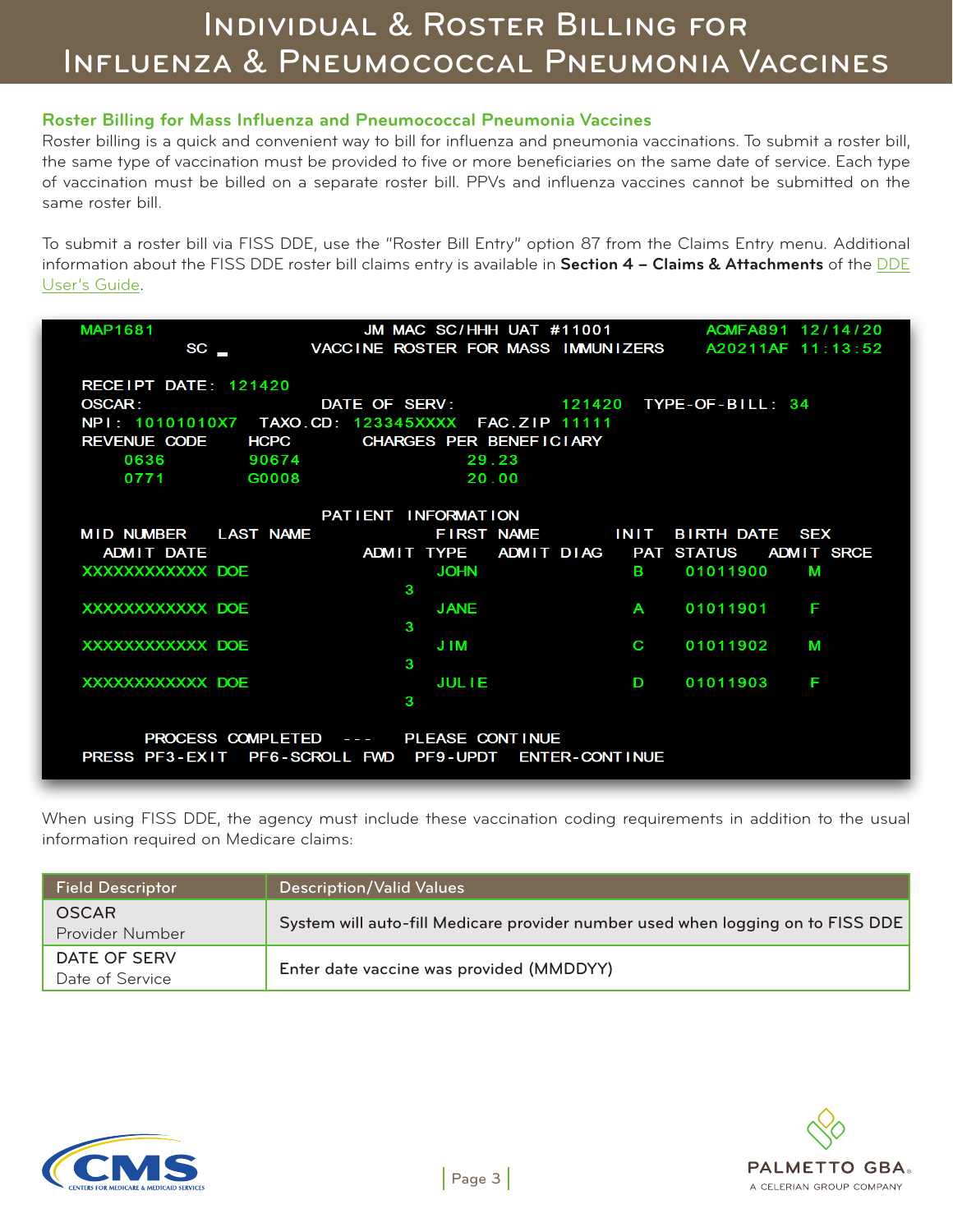# Individual & Roster Billing for Influenza & Pneumococcal Pneumonia Vaccines

| <b>Field Descriptor</b>                                                                                                                                                                                                      | <b>Description/Valid Values</b>                                                                                                                                                                                                                                                                                                                                                                                |  |
|------------------------------------------------------------------------------------------------------------------------------------------------------------------------------------------------------------------------------|----------------------------------------------------------------------------------------------------------------------------------------------------------------------------------------------------------------------------------------------------------------------------------------------------------------------------------------------------------------------------------------------------------------|--|
|                                                                                                                                                                                                                              | Enter only first two digits of the type of bill                                                                                                                                                                                                                                                                                                                                                                |  |
| <b>TYPE-OF-BILL</b><br>Type of Bill                                                                                                                                                                                          | 34 - Home Health Outpatient (Part B)<br>81 - Hospice (non-hospital based)<br>82 - Hospice (hospital based)                                                                                                                                                                                                                                                                                                     |  |
| <b>NPI</b>                                                                                                                                                                                                                   | Enter agency's national provider identifier (NPI)                                                                                                                                                                                                                                                                                                                                                              |  |
| <b>FAC.ZIP</b>                                                                                                                                                                                                               | Enter agency's nine-digit ZIP code                                                                                                                                                                                                                                                                                                                                                                             |  |
| <b>REVENUE CODE</b>                                                                                                                                                                                                          | 0636 - Vaccine<br>0771 - Administration                                                                                                                                                                                                                                                                                                                                                                        |  |
| <b>HCPCS</b><br>Healthcare Common<br>Procedure Code System                                                                                                                                                                   | The Medicare Claims Processing manual (Chapter 18, §10.2.1) provides a complete<br>list of HCPCS codes for both vaccines.                                                                                                                                                                                                                                                                                      |  |
|                                                                                                                                                                                                                              | <b>Administration HCPCS</b><br>GOOO8 - Administration of influenza virus vaccine<br>GOOO9 - Administration of pneumococcal vaccine<br>$\bullet$                                                                                                                                                                                                                                                                |  |
|                                                                                                                                                                                                                              | HCPCS codes 90471 and 90472 must not be used to bill the administration of the<br>influenza virus vaccine or PPV. These codes are only used by hospitals billing for<br>administration of the hepatitis B vaccine.                                                                                                                                                                                             |  |
| <b>CHARGES PER</b><br><b>BENEFICIARY</b>                                                                                                                                                                                     | Enter charge for each revenue code                                                                                                                                                                                                                                                                                                                                                                             |  |
| After all the above information is entered, press the "Enter" key. The cursor will automatically move to the top<br>of the page. Use the "Tab" key to move to the "MID Number" field and enter the information listed below. |                                                                                                                                                                                                                                                                                                                                                                                                                |  |
| PATIENT INFORMATION                                                                                                                                                                                                          | Enter following patient information for each beneficiary:<br>Medicare ID number<br>$\bullet$<br>Beneficiary name (first and last)<br>$\bullet$<br>Beneficiary date of birth<br>$\bullet$<br>Beneficiary sex (gender)<br>$\bullet$                                                                                                                                                                              |  |
|                                                                                                                                                                                                                              | After entering four beneficiaries, press PF6 to scroll forward to enter the minimum<br>of five beneficiaries required for roster billing.                                                                                                                                                                                                                                                                      |  |
| <b>ADMIT TYPE</b>                                                                                                                                                                                                            | In order to access the ADMIT TYPE field in the FISS DDE roster bill screen, press<br>the "Enter" key after keying the first beneficiary's Medicare ID number, last name,<br>first name, birth date and sex code information. After pressing "Enter," FISS DDE<br>will allow access to the ADMIT TYPE field for that first beneficiary, and any additional<br>beneficiary information that needs to be entered. |  |
| Type of Admission                                                                                                                                                                                                            | Emergency<br>1.<br>2. Urgent<br>3. Elective<br>Newborn<br>4.<br>Trauma<br>5.<br>Information not available<br>9.                                                                                                                                                                                                                                                                                                |  |